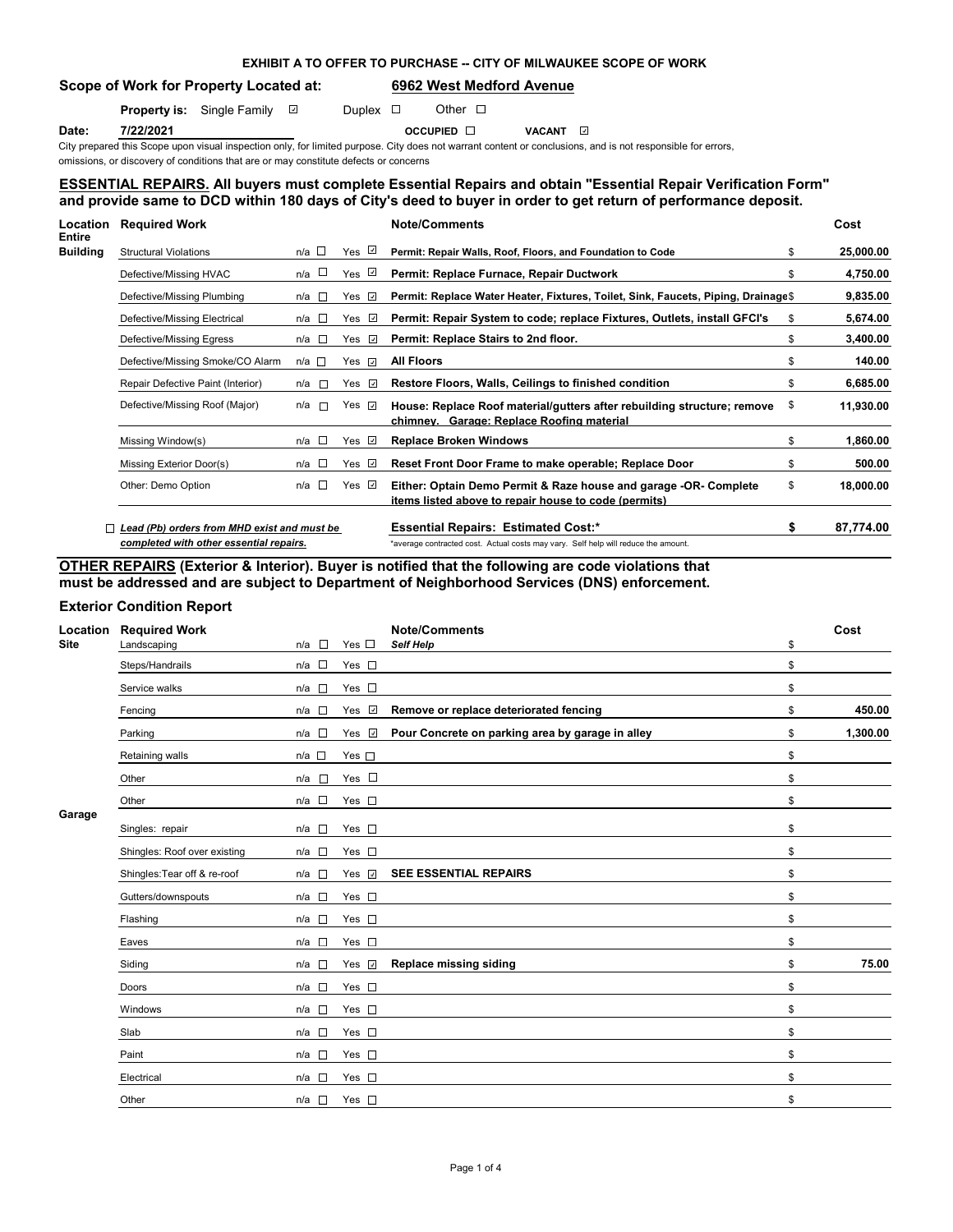## **Porches**

| гиингэ |                              |                                                     |                                  |              |
|--------|------------------------------|-----------------------------------------------------|----------------------------------|--------------|
|        | Roof                         | $n/a$ $\Box$<br>Yes $\square$                       |                                  | \$           |
|        | Deck-upper                   | Yes $\square$<br>$\mathcal{L}_{\mathcal{A}}$<br>n/a |                                  | \$           |
|        | Deck--lower                  | Yes 7<br>$n/a$ $\square$                            | <b>Replace Decking for Patio</b> | 750.00<br>\$ |
|        | Steps/handrails              | Yes $\square$<br>$\overline{a}$<br>n/a              |                                  | \$           |
|        | Ceiling                      | $n/a$ $\square$<br>Yes $\square$                    |                                  | \$           |
|        | Guardrails                   | $\Box$<br>Yes $\square$<br>n/a                      |                                  | \$           |
|        | Structural                   | Yes $\square$<br>$\overline{a}$<br>n/a              |                                  | \$           |
|        | Paint                        | $\mathcal{L}_{\mathcal{A}}$<br>Yes $\square$<br>n/a |                                  | \$           |
|        | Other                        | Yes $\square$<br>n/a □                              |                                  | \$           |
| House  | Chimney                      | Yes $\square$<br>$\overline{\phantom{a}}$<br>n/a    |                                  | \$           |
|        | Shingles: repair             | Yes $\square$<br>n/a<br>$\overline{a}$              |                                  | \$           |
|        | Shingles: Roof over existing | Yes $\square$<br>$\sim$<br>n/a                      |                                  | \$           |
|        | Shingles: Tear off & re-roof | Yes <b>☑</b><br>$n/a$ $\square$                     | SEE ESSENTIAL REPAIRS            | \$           |
|        | Gutters/downspouts           | Yes v<br>$\mathcal{L}_{\mathcal{A}}$<br>n/a         | SEE ESSENTIAL REPAIRS            | \$           |
|        | Flashing                     | Yes v<br>$n/a$ $\square$                            | SEE ESSENTIAL REPAIRS            | \$           |
|        | Eaves                        | Yes <b>⊽</b><br>$n/a$ $\square$                     | SEE ESSENTIAL REPAIRS            | \$           |
|        | Siding                       | $n/a$ $\square$<br>Yes $\square$                    |                                  | \$           |
|        | Storm Doors                  | $n/a$ $\Box$<br>Yes $\square$                       |                                  | \$           |
|        | Prime ("main") Doors         | Yes $\square$<br>$\Box$<br>n/a                      |                                  | \$           |
|        | Storm Windows                | $\sim$<br>Yes $\square$<br>n/a                      |                                  | \$           |
|        | Prime ("main") Windows       | Yes $\square$<br>$n/a$ $\square$                    |                                  | \$           |
|        | Paint                        | $n/a$ $\square$<br>Yes $\square$                    |                                  | \$           |
|        | Foundation                   | Yes v<br>$\overline{\phantom{a}}$<br>n/a            | PERMIT: SEE ESSENTIAL REPAIRS    | \$           |
|        | Electrical                   | Yes $\square$<br>$\overline{\phantom{a}}$<br>n/a    |                                  | \$           |
|        | Other                        | Yes $\square$<br>$\overline{\phantom{a}}$<br>n/a    |                                  | \$           |
|        | Other                        | Yes $\square$<br>$\sim$<br>n/a                      |                                  | \$           |
|        | Other                        | $\Box$<br>Yes $\square$<br>n/a                      |                                  | \$           |
|        | Other                        | Yes $\square$<br>$n/a$ $\square$                    |                                  | \$           |
|        |                              |                                                     |                                  |              |

**Exterior: Estimated Cost:\* \$ 2,575.00**

\*average contracted cost. Actual costs may vary. Self help will reduce the amount.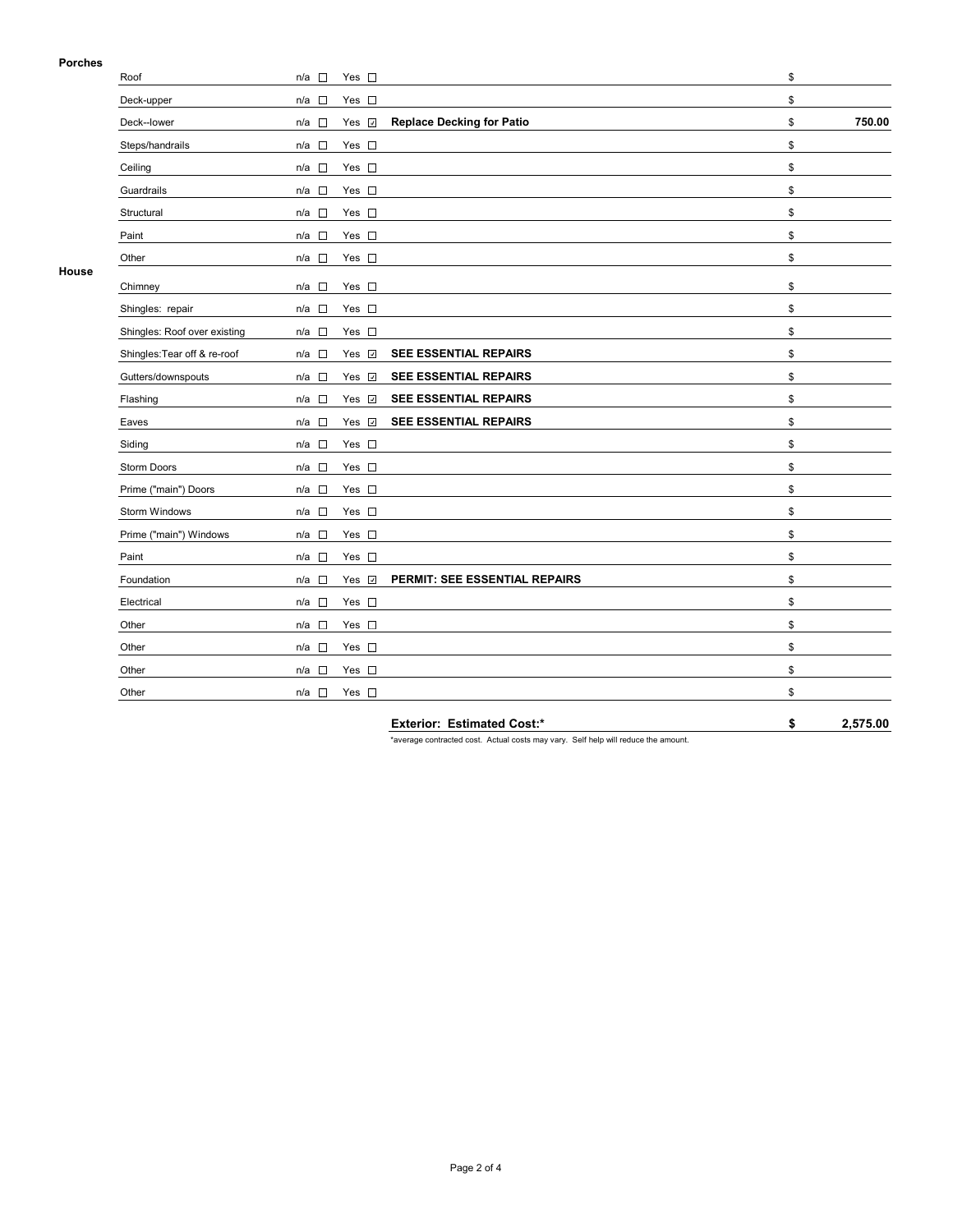### **Interior Condition Report**

**Unit:** Entire unit (single family) Lower unit of duplex

Upper unit of duplex Domeston Communication Communication Communication Communication Communication Communication Communication Communication Communication Communication Communication Communication Communication Communicat

#### **Mechanical Required Work Heating**

|                   | Repair/replace boiler               | $n/a$ $\square$  | Yes $\square$      |                                      | \$ |
|-------------------|-------------------------------------|------------------|--------------------|--------------------------------------|----|
|                   | Repair radiation                    | n/a □            | Yes $\square$      |                                      | \$ |
|                   | Repair/replace furnace              | n/a □            | Yes $\overline{v}$ | PERMIT: SEE ESSENTIAL REPAIRS        | \$ |
|                   | Repair ductwork                     | n/a $\square$    | Yes <b>⊽</b>       | SEE ESSENTIAL REPAIRS                | \$ |
|                   | Replace thermostat                  | $n/a$ $\square$  | Yes $\square$      |                                      | \$ |
|                   | Repair/replace grilles              | $n/a$ $\square$  | Yes $\square$      |                                      | \$ |
|                   | Tune boiler/furn. insp ht exchanger | n/a □            | Yes $\square$      |                                      | \$ |
| <b>Electrical</b> | Repair/replace receptacles          | n/a □            | Yes <b>⊽</b>       | <b>SEE ESSENTIAL REPAIRS</b>         | \$ |
|                   | Repair/replace switches             | $n/a$ $\square$  | Yes $\Box$         | <b>SEE ESSENTIAL REPAIRS</b>         | \$ |
|                   | Repair/replace fixtures             | $n/a$ $\square$  | Yes <b>⊽</b>       | SEE ESSENTIAL REPAIRS                | \$ |
|                   | Install outlets and circuits        | $n/a$ $\square$  | Yes $\square$      |                                      | \$ |
|                   | Install outlets and circuits        | $n/a$ $\square$  | Yes $\square$      |                                      | \$ |
|                   | Install outlets and circuits        | $n/a$ $\square$  | Yes $\square$      |                                      | \$ |
|                   | Install outlets and circuits        | $n/a$ $\square$  | Yes $\square$      |                                      | \$ |
|                   | Upgrade service                     | n/a<br>$\Box$    | Yes $\square$      |                                      | \$ |
|                   | Other                               | $n/a$ $\square$  | Yes <b>⊽</b>       | <b>PERMIT: SEE ESSENTIAL REPAIRS</b> | \$ |
|                   |                                     |                  |                    |                                      |    |
|                   | Other                               | n/a $\square$    | Yes $\square$      |                                      | \$ |
| Plumbing          | Repair/replace kitchen sink         | n/a $\square$    | Yes $\square$      |                                      | \$ |
|                   | Repair/replace kitchen sink faucet  | $\Box$<br>n/a    | Yes $\sqrt{ }$     | <b>SEE ESSENTIAL REPAIRS</b>         | \$ |
|                   | Repair/replace tub                  | n/a $\square$    | Yes <b>☑</b>       | SEE ESSENTIAL REPAIRS                | \$ |
|                   | Repair/replace tub faucet           | $n/a$ $\square$  | Yes $\sqrt{ }$     | <b>SEE ESSENTIAL REPAIRS</b>         | \$ |
|                   | Repair/replace toilet               | $n/a$ $\square$  | Yes $\sqrt{ }$     | <b>SEE ESSENTIAL REPAIRS</b>         | \$ |
|                   | Repair/replace lavatory             | $n/a$ $\square$  | Yes 7              | <b>SEE ESSENTIAL REPAIRS</b>         | \$ |
|                   | Repair/replace lavatory faucet      | $n/a$ $\square$  | Yes v              | SEE ESSENTIAL REPAIRS                | \$ |
|                   | Repair/replace wash tub             | $\sim 10$<br>n/a | Yes $\square$      |                                      | \$ |
|                   | Repair/replace wash tub faucet      | n/a □            | Yes $\square$      |                                      | \$ |
|                   | Unclog piping:                      | n/a $\square$    | Yes $\square$      |                                      | \$ |
|                   | Repair drain/waste/vent piping      | $n/a$ $\square$  | Yes <b>v</b>       | SEE ESSENTIAL REPAIRS                | \$ |
|                   | Repair water piping                 | $n/a$ $\square$  | Yes 7              | <b>SEE ESSENTIAL REPAIRS</b>         | \$ |
|                   | Repair/replace water heater         | $n/a$ $\square$  | Yes <b>v</b>       | PERMIT: SEE ESSENTIAL REPAIRS        | \$ |
|                   | Other                               | $\sim$<br>n/a    | Yes $\square$      |                                      | \$ |